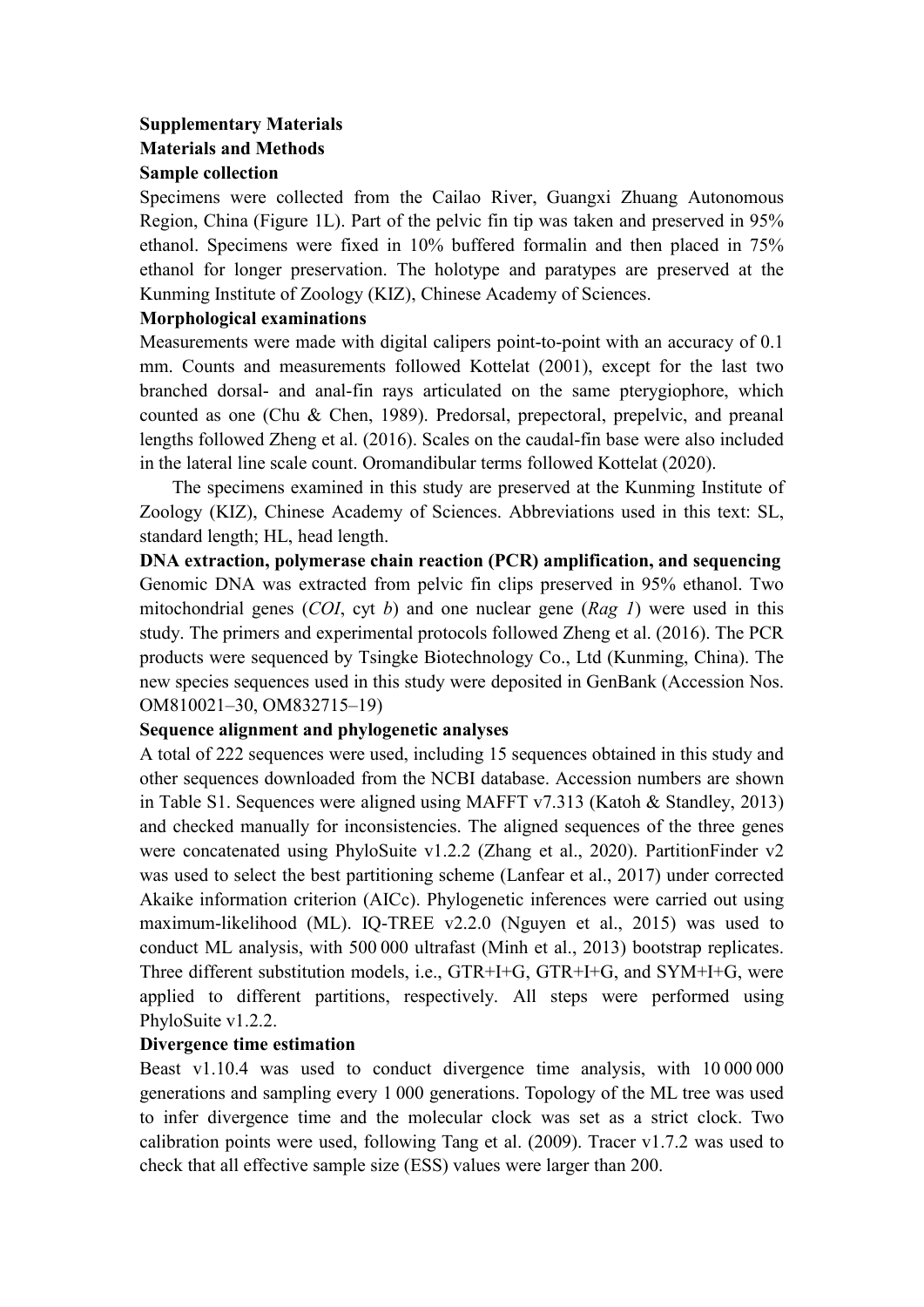

**Supplementary Figure S1 Radiograph of** *Guigarra cailaoensis* **sp. nov. holotype KIZ 20210004, 47.0 mm SL**



**Supplementary Figure S2 Intestine of** *Guigarra cailaoensis* **sp. nov. paratype KIZ 20210002, 51.6 mm SL.**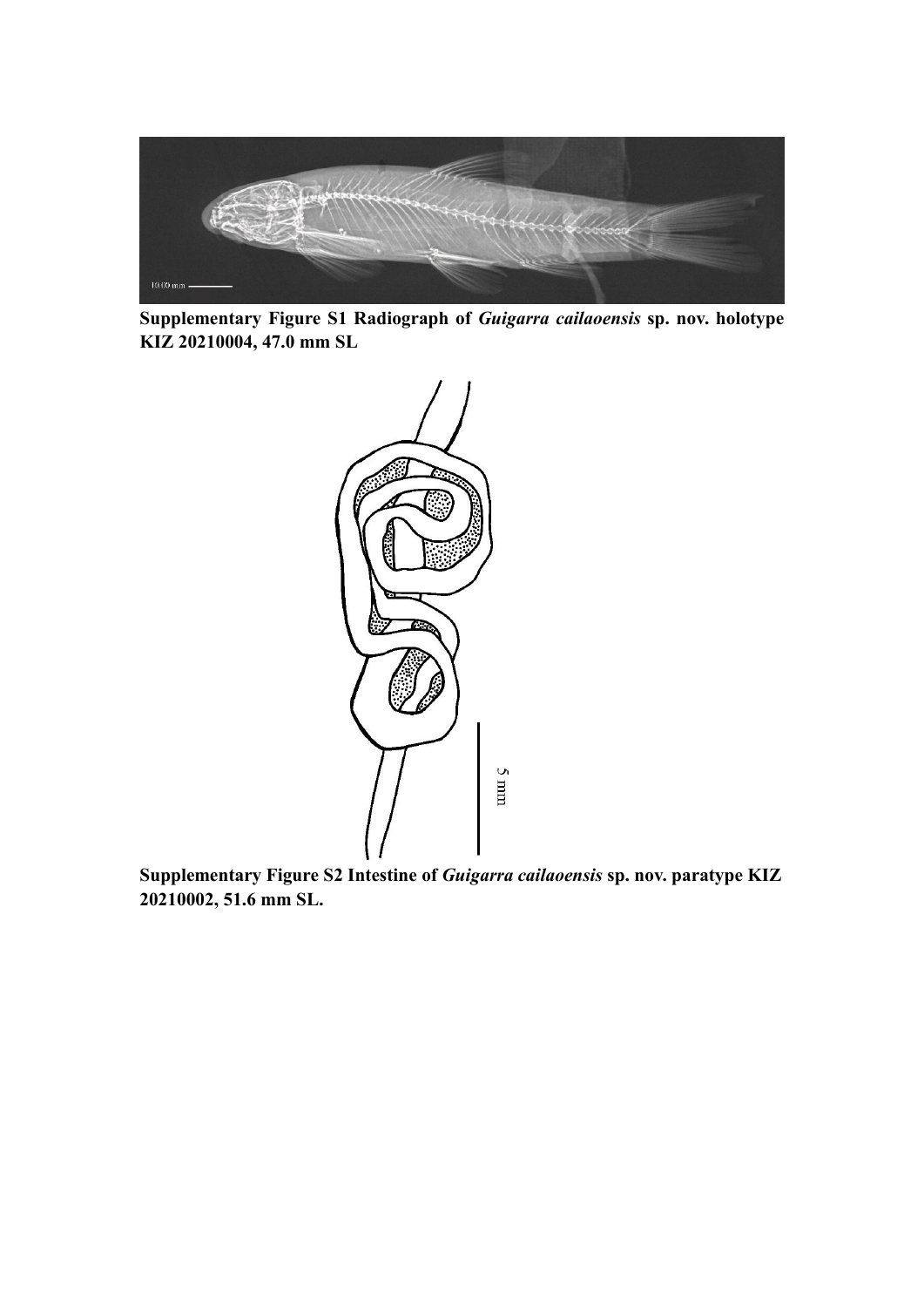

**Supplementary Figure S3 Divergence time of Labeoninae. Nodal numbers denote median divergence time.**